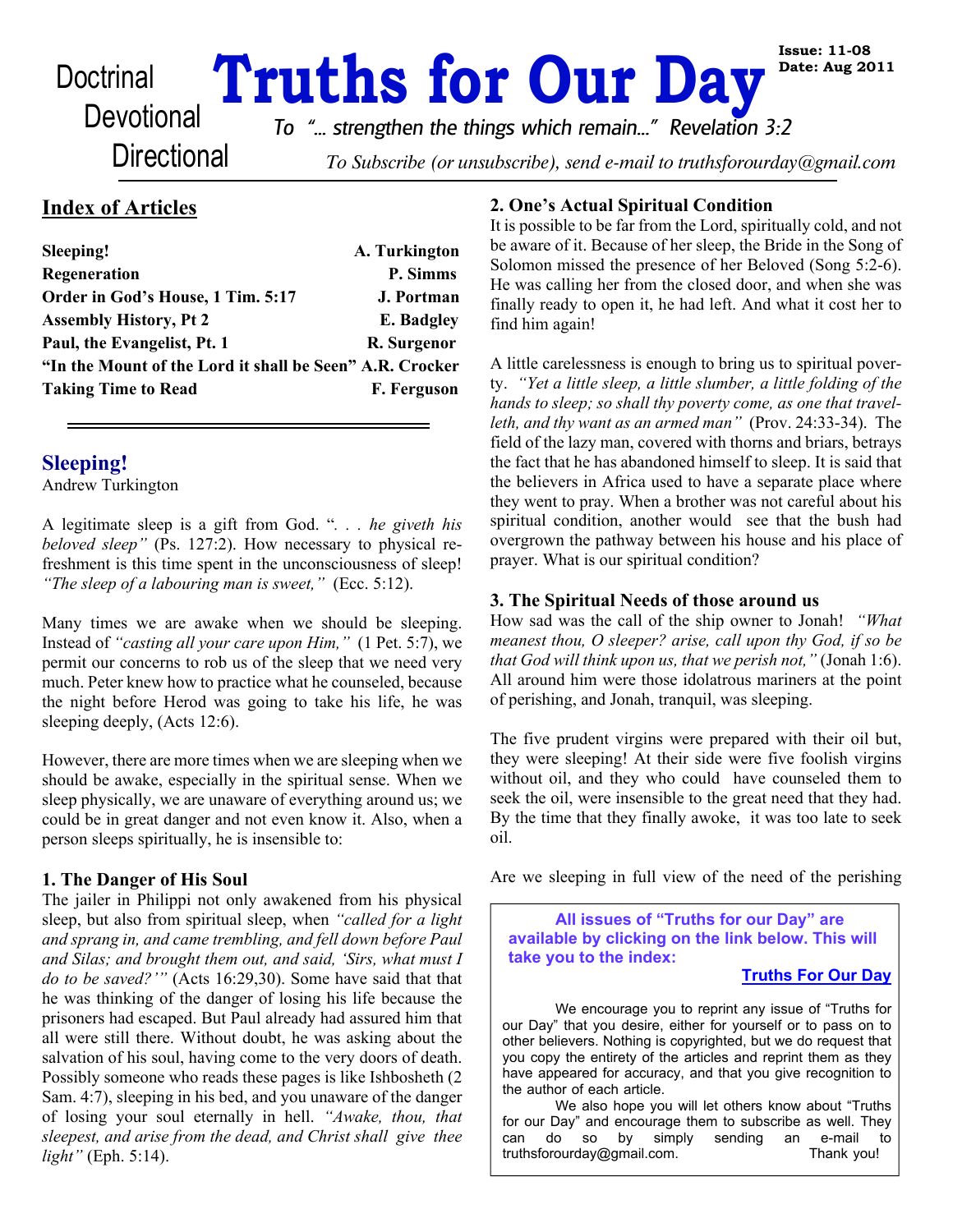**it is, but what advantage we can get from it.**

souls that are around us?

#### **4. The Snares of the World**

How far a believer can go when he begins to go down! Samson came to the place of a deep sleep, insensible to the danger that was near him. He had been playing with sin, and he thought to escape the results of what he had done. But he didn't know that Jehovah had departed from him. Sleeping in the arms of a Philistine woman, Samson lost the ultimate sign of his separation as a Nazarite. And when the enemy attacked him, he didn't have any power to resist.

The devil has his own agents (men or women) lying in wait,

ready to knock down the most consecrated believer. The Lord awakened his disciples, and said to Peter, *"Watch and pray, that ye enter not into temptation: the spirit indeed is willing, but the flesh is weak,"* (Matt. 26:41). We should clothe ourselves with all the armor of God, so that we will stand firm against the wiles of the devil, (Eph. 6:11).

#### **5. The Schemes and Wiles of the Devil**

The enemy uses the opportunity when men are sleeping to sow tares among the wheat (Matt. 13:25). As an application of this parable, we can learn how important it is that those elders of an assembly are well-awake so that they do not allow the entrance of false doctrine or mere professors. The enemy never sleeps, and he is always seeking opportunity to damage the work of God when we are careless.

David reminded Abner of his failure to guard his lord, the king (1 Sam. 26:15). All the valiance of Abner didn't amount to anything, because he was in a deep sleep. A believer can have great ability and may have done great deeds in the past, but if he is spiritually sleeping, the enemy can cause disasters.

#### **6. The Admonitions of the Word**

None less than the apostle Paul was ministering the Word. But Eutychus wasn't paying the least attention to him and learned nothing from it. He was asleep. How can we explain the fact that the good teaching of the Word has no effect on some believers? They are spiritually asleep! Like Eutychus, they seek a position where they can be with the believers and at the same time they want to be inclined toward the world outside. Very quickly they are submersed in a profound spiritual sleep, and they are in danger of suffering a spectacular fall.

#### **7. The Imminent Coming of the Lord**

We are not waiting to see any sign in order to know that the coming of the Lord is near. But before our eyes we see how the world is preparing for what will take place after the rapture. It seems to us that now we hear the call, *"Behold, the Bridegroom cometh; go ye out to meet him."* If the coming of the Lord were to take place at any moment, and we know that it is so, how do we explain our lives that are so relaxed and egotistical? It is because we are spiritually asleep.

*"And that, knowing the time, that now it is high time to awake out of sleep: for now is our salvation nearer than when we believed"* (Rom. 13:11). Rise up, oh church, shake off your stupor, because your Bridegroom and Lord comes in the clouds!

(translated from "La Sana Doctrina" Jan-Feb 2010)

**Regeneration blessing, not considering how heavy** Peter Simms Matt.19:28; Titus 3:5; John 3:3-5; 1 Pet.1:23 **When a trial comes upon us let us look upon it as sent for a particular**

> The word **Regeneration** comes from the Greek word "palingenesia" meaning birth *(palin)* again *(genesis)* and stresses the inception of a new state of things in contrast with the old.

> The phrase born again (Gal.4:9 Gk. *palin*), or born from above (John 19:11 Gk. *anohen*) stresses the act of communicating new life. The necessity for regeneration lies in what we are, and not in what we've done. It is used of a spiritual regeneration in Titus 3:5, involving the imparting of a new life (John 3:3-5) The two operating powers that produce this are "the word of truth," (Jas. 1:18; 1 Pet. 1:23,) and the Holy Spirit, (John 3:5, 6) The washing of regeneration is explained in Eph. 5:26, *"that He might sanctify and cleanse it with the washing of water by the word"* (cp John 15:3). This washing does not refer to water baptism, which, in the writer's opinion is erroneous and should be rejected. See the note on page 66 in *"The Gospel And Its Ministry"* by Sir Robert Anderson, a book all young students of the gospel should read.

> The seed in 1 Pet. 1:23 means parentage. When the corruptible seed of the male meets with the corruptible seed of the female, a new life is formed; however it is destined to die, because it is of a corruptible source. So likewise Peter explains, when the incorruptible seed (parentage) of the word of God, and an unregenerate person's faith meet, a new spiritual birth takes place. John 5:24 says *"He that heareth my word* (John 6:63) *and believeth on Him that sent me* (John 3:17) *hath* (present tense) *everlasting life, and shall not come into condemnation, but is passed from death unto life."* This transfer from death to life is the essence of regeneration.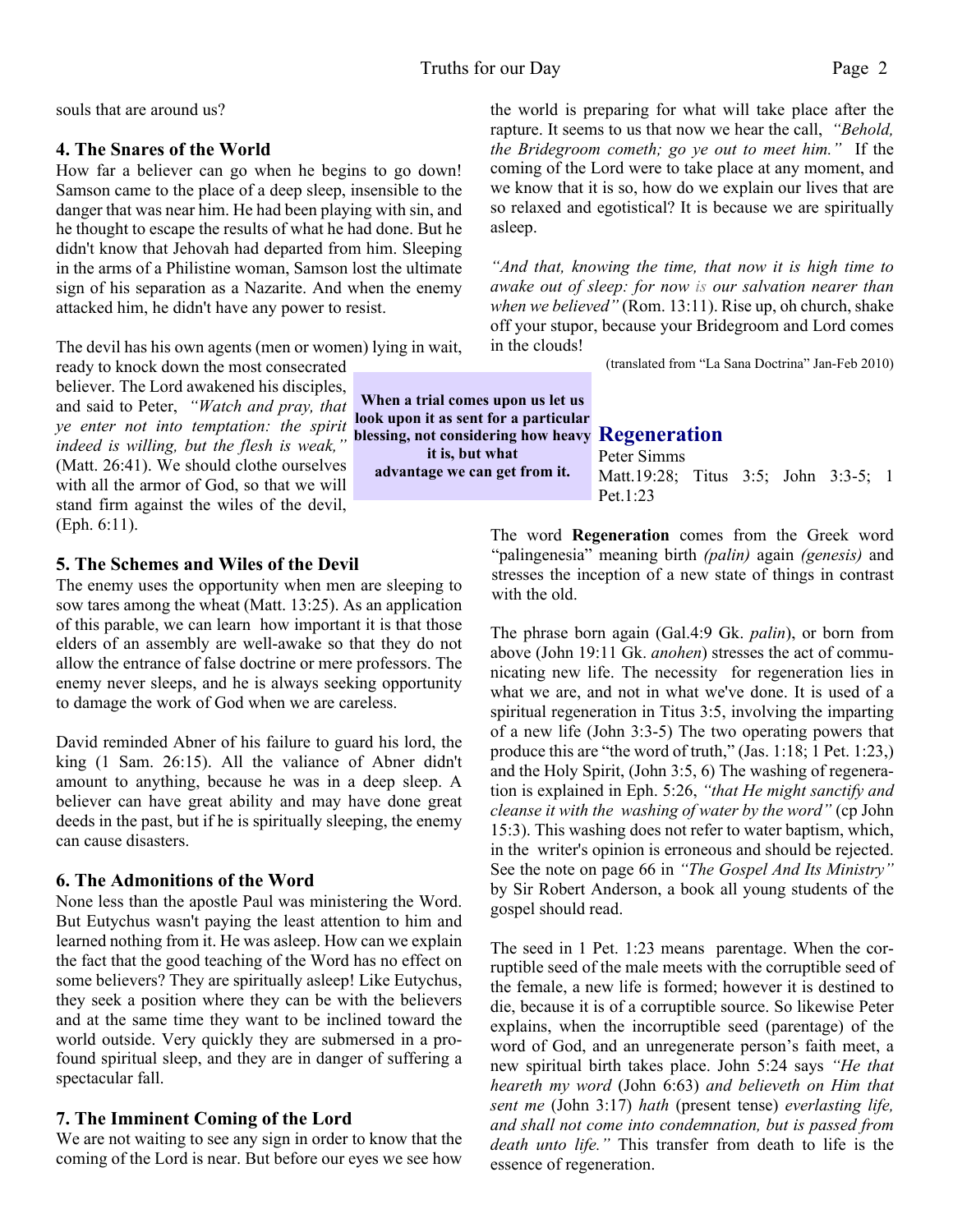The new birth in John 3:3-7 stresses the communication of new life: this is accomplished by the Spirit of God through the Word of God. John 6:63 says *"It is the Spirit that quickeneth; the flesh profiteth nothing: the words that I speak unto you,they are spirit and they are life."* No amount of human intelligence can bring this about or understand the mechanics involved. It's like the wind, because we hear the sound and feel the effects, but we can't tell where it comes from or where it goes, so is everyone that is born of the Spirit. (John 3:8).

We must be clear on the fact that God makes no attempt to reform man in his depraved condition, but rather has sentenced him to death (Gen. 2:16-17; Ezek. 18:4). But thank God, He has not left us there without hope of ever seeing the kingdom of God. He rather demands regeneration if this kingdom is to be enjoyed. Sin has left us not only depraved, but also spiritually dead. One definition of death is that it is separation. As the spirit is separated from the body at our physical death (James 2:26), we were born separated from God spiritually (Ps. 51:5). This separation from God (1 Cor. 15:22; Eph. 2:1-4; 4:18; Isa. 59:1) leaves us spiritually dead, and it's this condition that regeneration is able to rectify.

This concept is laughed and scoffed at by the unregenerate man (1 Cor. 1:18). He does so because of a lack of understanding, *"How can a man enter the second time into his mother's womb?"* (John 3:4) To him the new birth is ludicrous. He is not willing to accept the fact that his sin has destroyed him spiritually, and that he will never see the kingdom of God, unless he experiences the new birth. We must never allow the sinner to think that he has, nor can have, any foothold into the kingdom of God by his own doing,. The sinner, as far as God is concerned, is dead, and he must be born again! No amount of reformation, baptisms, religious endeavors, or good works can give him life; he must be born again (John 3:3 ). Read the interesting account of the nation of Israel that needed a new life (Ezek. 37:1-14) and a new heart (Ezek. 11:19; 36:25-28; Jer. 24:7). Our Lord referred to this passage when speaking to Nicodemus, the teacher in Israel, who should have known what it meant when our Lord told him he must be born again. This is still man's great dilemma, and God takes the initiative (John 1:13) in solving it through regeneration, which is in fact a creation by divine generation, the constituting of sinners as legitimate children of God. (John 1:12 reads *"which were born, not of blood, nor of the will of the flesh, nor of the will of man, but of God."*

#### **Meaning of Regeneration**

In Matt. 19:29; Isa. 35:10 we read of conditions when the curse of Gen. 3:17-19 will be removed. *"Verily I say unto you, that ye who have followed* (or have been following) *me, in the regeneration* (the future Messianic age) *when the* *Son of man shall sit down upon his throne of glory* (Matt. 5:31), *ye also shall sit on twelve thrones, judging the twelve tribes of Israel"* ((JND). You can see how it involves the inception of a new state of things. In this dispensation we suffer rejection; in the next dispensation we shall reign:

Col. 1:13: *"who has delivered us from the authority of darkness, and translated us into the kingdom of the Son of his love"* (JND) The same idea is here. 1 Pet. 2:9 *"that ye should show forth the praises (excellencies) of him who has called you out of darkness into his marvelous light."* We have passed from one sphere into another. John 5:24: *"but is passed from death unto life,"* which is the same concept.

#### **1. A definition of regeneration by W. E. Vine:**

"The new birth and regeneration do not represent successive stages in spiritual experience, they refer to the same event but view it in different aspects. The new birth stresses the communication of spiritual life in contrast to antecedent spiritual death; regeneration stresses the inception of a new state of things in contrast with the old; hence the connection of the use of the word with its application to Israel, in Matt. 19:28."

"In Matt. 19:28 the word is used, in the Lord's discourse, in the wider sense of the "restoration of all things" (Acts 3:21), when, as a result of the Second Advent of Christ, Jehovah 'sets His King upon His holy hill of Zion' (Ps. 2:6). Israel, now in apostasy, is restored to its destined status, in the recognition and under the benign sovereignty of its Messiah. Thereby will be accomplished the deliverance of the world from the power and deception of Satan and from the despotic and anti-christian rulers of the nations." (W. E. Vine)

#### **2. A definition of Regeneration by R. C. Trench:**

"That free act of God's mercy and power, whereby He causes the sinner to pass out of the kingdom of darkness into that of life, out of death into life. This ultimately results in the introduction of righteousness and holiness into the life, thus purifying and cleansing it. The renewing is the gradual conforming of the man more and more to that new spiritual world, into that which he has been introduced, and in which he now lives and moves; the restoration of the divine image."

## **Order in God's House**

1 Tim. 5:17-25 Joel Portman

Paul continues his teaching on local assembly responsibilities, considering the elders once again and the conduct of saints with regard to godly order. Some who have written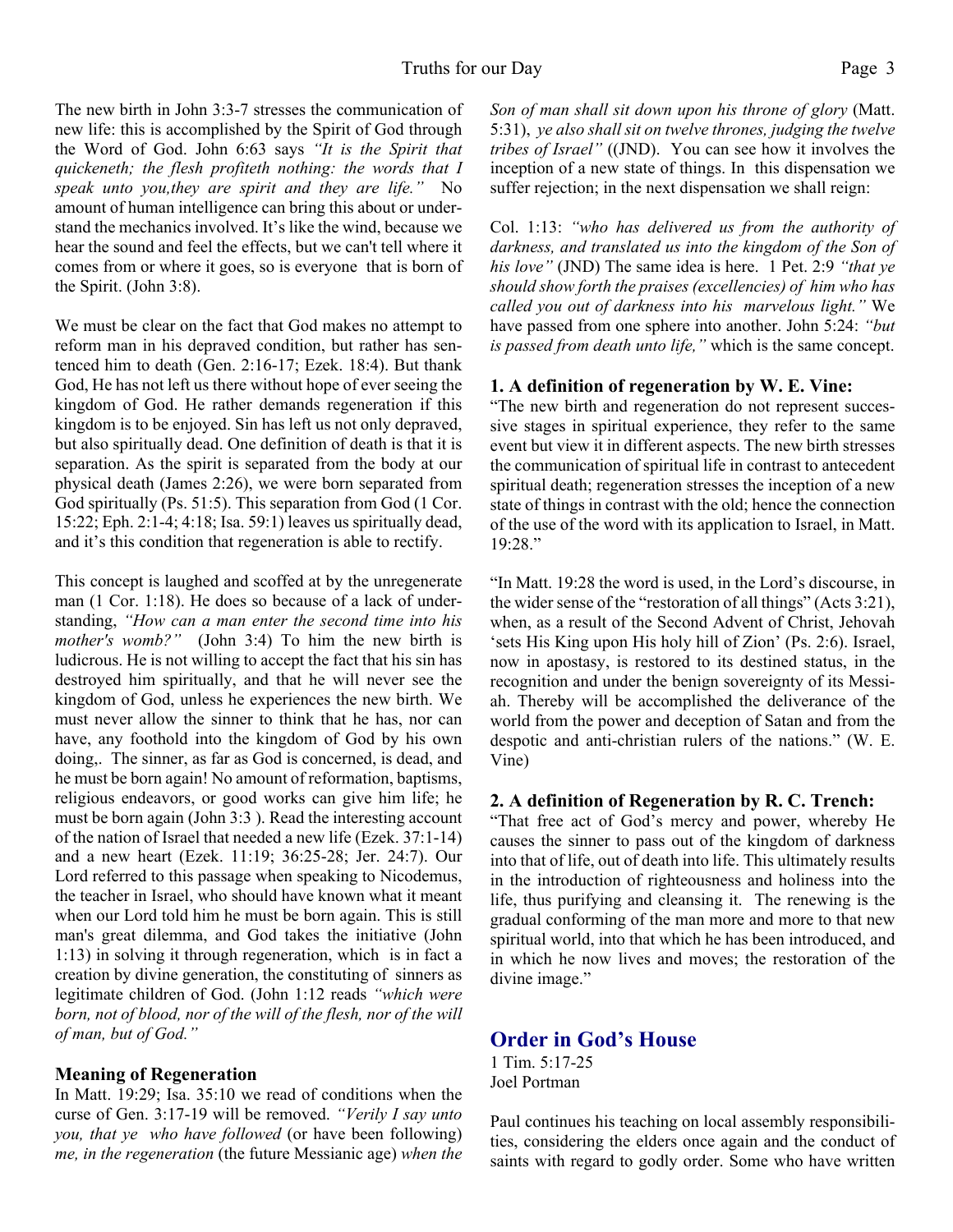**mountain are never fruitful.**

**Gurnall** 

or spoken on this passage differ in handling it, so we want to exercise caution and avoid dogmatism in what we might write. Some truths are very clear, however. One is that godly oversight maintained by exercised elders is very important and must be guarded in an assembly. The other is that any act of identification with an individual without careful consideration could introduce possible harm and would reflect on Timothy personally, or on any other who might be so involved.

#### **Estimation of Elders v. 17-18**

Some good men of a past day, such as William Kelly and others, declared that assemblies today cannot have elders because there are no apostles or "apostolic delegates" to identify them (*Exposition of the Two Epistles to Timothy*). However, to what purpose were the instructions that pertain to elders (1 Tim. 3:1-7, Titus 1:5-9, etc.) given, if it is not the Spirit's purpose that these principles might be applied to entire dispensation? We believe that God intends for every assembly to have godly, spiritual men who are called of God and raised by the Holy Spirit (Acts 20:28) to carry out this very important work until the coming of our Lord. As such, they are to be held in high esteem and appreciated for the work that they do. Hebrews 13:7 instructs believers to remember them who have had the rule (standing before and

leading), (likely those of the past who have died), and in 13:17, they are to obey them and submit to them.

These elders are to receive honor, or esteem, of the saints; 1 Tim. 5:17 indicates that those who do such a work well, laboring in the word and doctrine (teaching) are to receive double honor. Some have used a few occurrences of this word to teach that they are to receive pay for their work, but if that is the case, there would be some who receive honor, or pay for serving, and some who would receive double pay. However, its use in 6:1 regarding servants toward their masters seems to preclude it meaning "pay" or salary. It is true, we believe, that in cases where such a laborious work involves so much burden that normal "secular" work is insufficient to meet an elder's expenses, the honor given to them for their work would even go so far as to include financial help given to assist them. They are laboring so intensely for the welfare of the saints that it would only be righteous for those who receive such help to recompense that labor, even in material ways. As James Allen puts it, "appreciation of the spiritual value of such men, who sacrificially spend themselves for the saints, would scarcely allow them to suffer material need, particularly when this need was brought about by their unremitting attention to the needs of others. Thus the assembly should face an exercise to support materially those who would spend sacrificially on their behalf, if and when such a need arises," (*What the Bible Teaches, 1 Timothy*).

An elder should receive the honor and esteem of the saints, and those who are able or exercised to do so "excellently, or commendably" are worthy of double honor for their work. "This does not mean, as some suppose, that there are two kinds of elders, ruling elders and teaching elders. .. Laboring or toiling in them to the point of weariness and fatigue, they richly deserved 'double honor,'" (*First Timothy,* D. E. Hiebert). It emphasizes that, while this a work carried on by every elder, there are some who may labor more intensely or ably than others for various reasons.

Paul quotes an O. T. scripture (also used in 1 Cor. 9:9), to indicate that one laboring is rightly due a recompense for his labors. Then he also quotes from the N. T. as scripture, taking the words of the Lord in Luke 10:7 to emphasize the same point. Thus, we see both parts of our Bible quoted as Divinely given and with authority to support what he is teaching to Timothy with regard to elders and their due.

#### **Protection of Elders v. 19-21**

Such elders who work with exercise and fulfill their responsibility ably may be subject to attack by carnal men. They are to be protected from false accusations, and it is only with adequate witness to a charge against them that any action is to be taken. Inevitably there will arise in assem-

**A proud heart and a lofty** blies those who reject godly oversight, and sadly, it is seen now and again among assemblies today. Frivolous and unproven charges against an elder must be dismissed and disre-

> garded, and the reputation of such an elder must be guarded so that his work might continue unimpeded. Korah and his men rose up against Divinely instituted authority in Israel, rejecting God's call of Aaron and his family to the priesthood and Moses' call of God to leadership (Num. 16). This was the result of their unbelief and refusal to enter the land in Num. 14, and was characteristic of wilderness conditions. God faithfully defended both Moses and Aaron against those charges and upheld them by His judgment on the rebels and display of the glorious life of Aaron's rod in God's presence.

> Then we believe that in v 20, Paul deals with those who are bringing those false charges. Some see these as elders who sin. Again James Allen (*What the Bible Teaches: 1 Timothy*), says that this argument seems strangely weak. It seems more proper to see the sinning ones as those who are continuing to bring such charges, innuendos, and accusations against an elder. These repeated accusations are clearly designed to try to undermine their authority and diminish their influence among the saints. These sinning ones must be rebuked and dealt with before the entire assembly so that all (the "others" suggests those of that group who may be inclined to continue this pattern) might fear and desist from such activities, which border on railing.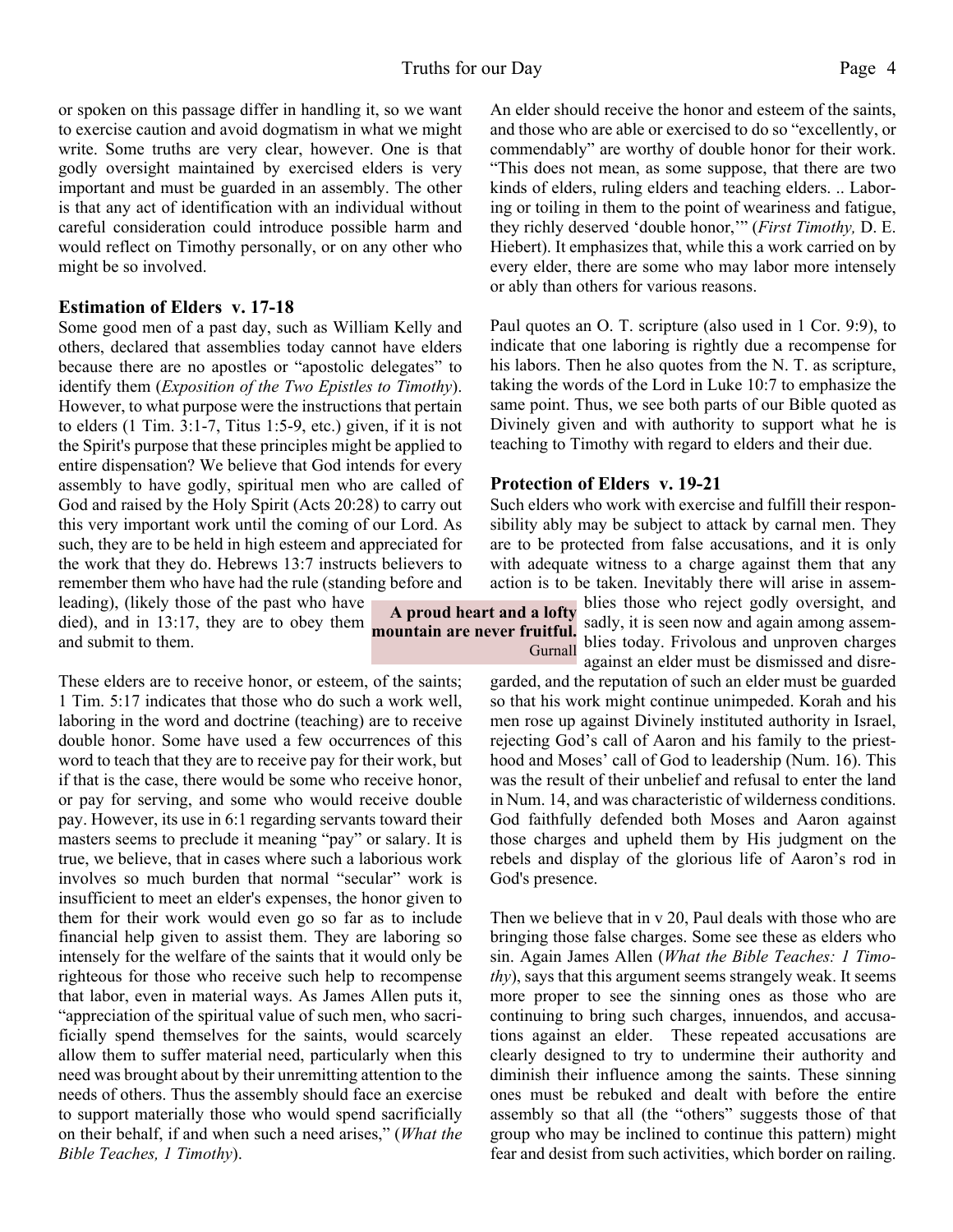Mr. Darby's translation says that they must be publicly exposed, so that this is an act before the saints because their actions are affecting the entire assembly.

These disciplinary acts must be done without partiality or preference (v. 21). It is in the sight of God, the Lord Jesus Christ and the elect angels and this indicates that absolute righteousness must prevail. We live in a world of preference and partiality with unrighteousness evident on many sides, but this should never be seen in assembly decisions.

#### **Selection of Elders v. 22-25**

There are various interpretations of these verses, but we believe that they apply to the subject that has gone before, namely that of elders. Timothy had responsibility to identify the men who displayed the essential qualities that Paul has taught in ch. 3:1-7, but in doing so, he needed to make certain that they were truly possessing the moral and spiritual character that was and is essential. Hasty recognition of anyone for an important work or position can result in faults becoming known afterward. This would impact on Timothy if he were involved in such a selection because it would indicate a fault in his judgment, but more than that, it would have a detrimental effect on the entire assembly, There have been cases of men coming into an oversight capacity who later proved to be completely unqualified for it, either due to moral or spiritual flaws. Timothy would need to keep himself pure, or free from any personal charge by association with one like this.

In relation to keeping himself pure, Paul tells Timothy that his personal exercise to maintain purity in himself need not cause him to refrain from all wine. This is clearly not a open door for believers to indulge in wine or strong drinks. The terms used guard us from any such thought. Timothy had infirmities and was evidently not a well man, particularly in regard to his stomach, and since wine was essentially the only medicinal material that could be used in his case, Paul recommends that he be not a "water drinker" only but also use a little wine. The restrictions are important: the quantity is "a little," and it is for "thy stomach's sake" and not for indulgence. More believers have ruined their lives and testimonies by falling into the trap of drinking alcoholic beverages or indulging in other similar practices than those who need to take materials like this for their physical well-being. We should not use a verse like this as an excuse for selfindulgence.

Having instructed Timothy personally, Paul returns to the selection of elders by simply saying in v. 24-25 that the sins of some individuals are evident ahead of time and can be recognized clearly, while there are others that will come to the light with time and careful examination. This would guard against unwarranted haste in recognizing a brother for this work. In the same way, there are the good works of some that aren't evident at the beginning, but, being known to the Lord, they will ultimately come to the light and be recognized and for this, such a believer will be appreciated. Matt. 6:4, 6, 18; Mark 4:22 teach that what is done in secret will ultimately be brought into the light. May we all strive to faithfully serve our Lord and be occupied with doing those things that, when they come to the light, will reflect a godly and spiritual life worthy of the Lord's commendation and the saints' recognition.

**The Word of God brings in God's mind about Himself instead of my own; it lets God think for me; God speaks for me, God acts for me; it makes me passive, because I can be nothing else.**

#### **Assembly History, (continued)** Eugene Badgley

At this point I want to mention the conversion of Donald Ross who had great meaning to this history. He was a member of the established Church of Scotland but he found little there to keep his soul fresh. In 1843 about 500 evangelical preachers, Dr. Chalmers at their head, turned their backs on guaranteed salaries and left the church to form the 'free church of Scotland. This was the turning point in the history of the Gospel in Scotland. Chalmers was concerned about the neglected multitudes in the poorest parts of cities like Edinburgh and opened a mission work called the North East coast Mission. This mission was interdenominational; on its board were members of all the churches and they were supported by contributions from all denominations.

In 1858 Donald Ross associated himself with it and wherever he preached the gospel he saw souls saved. The plain preaching was so upsetting to people of mere religious profession that many efforts were made to get the evangelists to tone down the preaching, and when these efforts failed, there was opposition, often intense and bitter. Mr. Ross wrote, "Gradually it became our settled conviction that the clergy were the greatest hindrance to the people's salvation."

After some years they became thoroughly disenchanted with their interdenominational mission. At that time, Mr. Ross had not heard of gathering to the name of the Lord Jesus, but he had enough light from the Word of God to know that something was radically wrong with the interdenomination with which he was associated. One night in a particular place, he preached on the text, *"Come out from*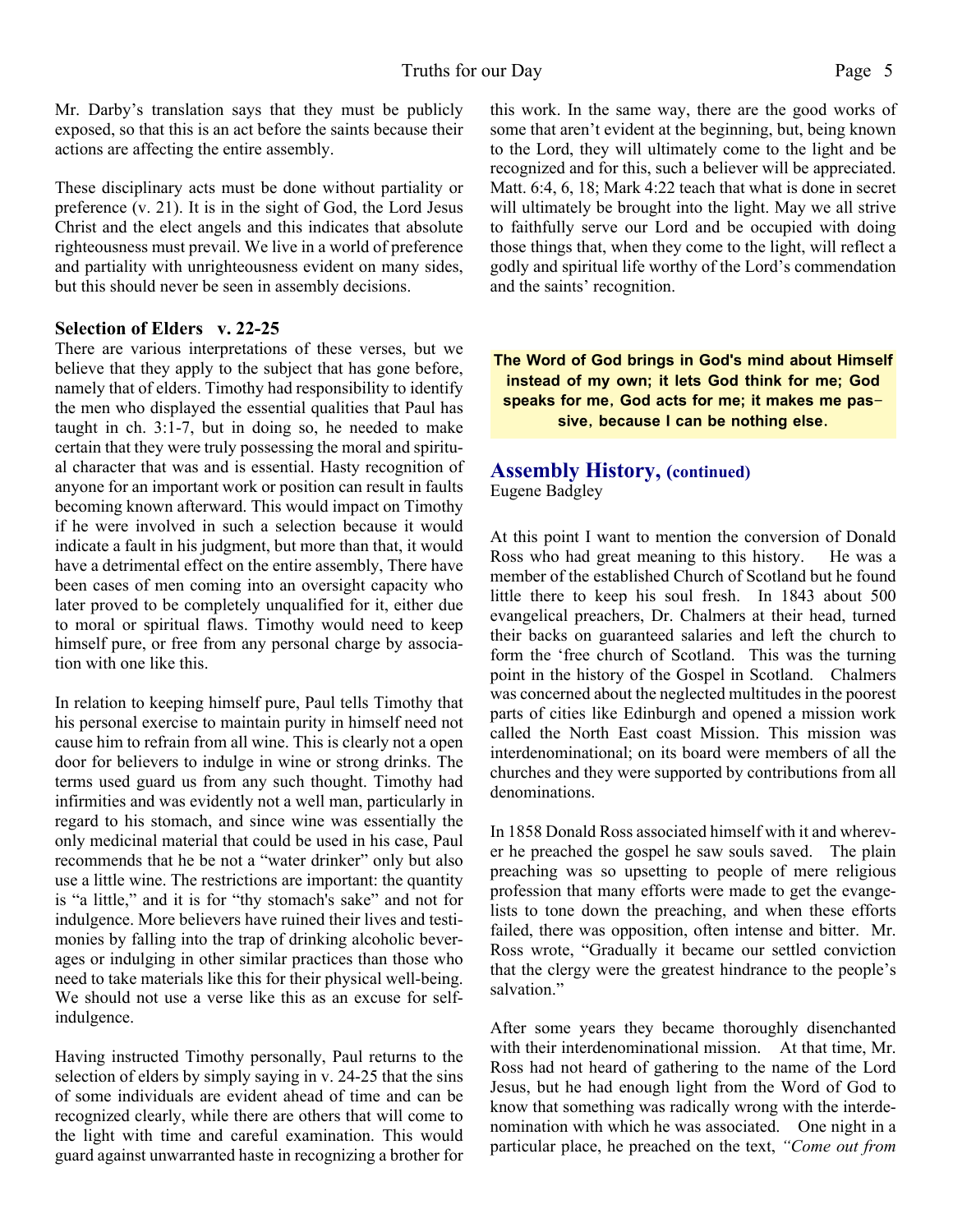*among them, and be ye separate, saith the Lord"* (2 Cor. 6: 17). A saved church elder said to him, "All true, dear brother Ross, but where are we to go?" Mr. Ross answered, "that is what is troubling me."

Donald Ross and Donald Munro soon severed their connection with the mission and formed the Northern Evangelistic Society in Scotland (an independent society); its main purpose was simply the spread of the gospel. It was at this time that there were gathered around Mr. Ross and Mr. Munro a group of men who were of kindred spirit such as James Campbell, John Smith, John Gill who were destined by divine purpose to learn the truth of believers' baptism, and eventually to find in the Word of God, for themselves, the truth of New Testament church order.

They went forth without any visible means of support, making no appeals; no earthly committee, no 'ism' to support. God richly blessed the preaching of these two men. It is not hard to see that God was leading these men step by step to the divine order!

After 12 months of incessant labor Mr. Munro became ill and in Autumn of 1871 he decided to take a voyage to Canada to recovery. At Parkhill, Ontario. He visited a number of his relatives who were in the Presbyterian Church and a number of them were saved and were encouraged to go show their friends what great things God had done for them. During Munro's absence, Donald Ross, in Scotland, learned the truth of believer's baptism and was promptly baptized. He wrote Mr. Munro about this, but he also had been exercised about believer's baptism (he was sprinkled at infancy). When Mr. Munro returned to Scotland in Nov. he was convinced of the need to be baptized and in December, he obeyed the Lord in baptism.

While Mr. Munro was in Canada during the fall of 187l, James Campbell asked Donald Ross to come to Jarrow on the Tyne to preach the gospel. Many souls were saved and were lead on in the truth that they knew. For some time Mr. Campbell had been going to remember the Lord's death, in the breaking of bread with believers in Bethesda Chapel but he recognized that they were not gathered in the full recognition of the common priesthood of all believers, but were under the presidency of their gifted and able minister.

As James Campbell and others in Jarrow continued to read the Word of God, and to have its teaching opened up to them by the Spirit, they saw it to be their privilege, as believers in the Lord Jesus, to assemble as such in His name alone. They were not aware at the time, of a single company of believers thus gathered, but assured from the Word that it was the Lord's way and that He was all sufficient for all their need, they went forward in the path of obedience as it was opened to them. On a Lord's day in November, 1871, for the first time in Jarrow, the table was spread in the simplicity of early times, as set forth in the Word, and a company of 'born again' Christians came together in the name of the Lord Jesus Christ alone, outside of all denomination, to worship God by the Spirit.

But as for Mr. Ross and his companions while they were outside the denomination they were not yet gathered to the Lord's Name. Mr. Ross had heard of people called 'brethren' but only being a very bad group with whom he should have no links whatsoever.

He was determined not to come under the control of any men or system or organization, but to serve the Lord only and follow His Word as His sole guide. This drove Mr. Ross to the Word of God which he searched upon his knees. The outcome was that he resigned from the Free Church and disbanded from the Northern Evangelistic Society and linked himself with the little assembly at Jarrow on the Tyne. They could now preach the whole counsel of the Word of God.

Mr. Crawford states "it must be stressed that these brethren knew little or nothing about 'Open' or ' Exclusive' assemblies and they surely should not be held responsible for anything that has characterized these divisions. These northern assemblies were a distinct work of God."

Thank God this work was not limited to Scotland. In the great mercy of God, these men were led to Canada and the USA.

In 1872 Munro returned to Parkhill to continue in the gospel; the following year (1873) John Smith and James Campbell joined in the work.

Those who were saved were taught the truths of believers' baptism, separation from the world's religion and gathering unto the Name of the Lord Jesus. The new converts were quickly excommunicated from the Kirk as dangerous persons. Turning to no other recourse but God and His Word, they gather in the rear of a brother's store in Park Hill to read the scriptures, break bread and to preach the gospel to any who would listen. In the paper called 'Our Record' dated 1913 (a copy of this record was passed on to me by Brother Hackett of St. Mary's) we have information of John Smith's and Donald Munro's labours in Hamilton, Ontario in 1874. Hamilton became a center from which the gospel went forth to surrounding towns and country districts, namely, Toronto, Bolton, Galt. In spite of distance in travel, within 15 years the work spread to the Maritimes, the Prairies. In the USA, assemblies were planted in Boston, Harrisburg, Pittsburgh, Binghamton, Chicago, and etc.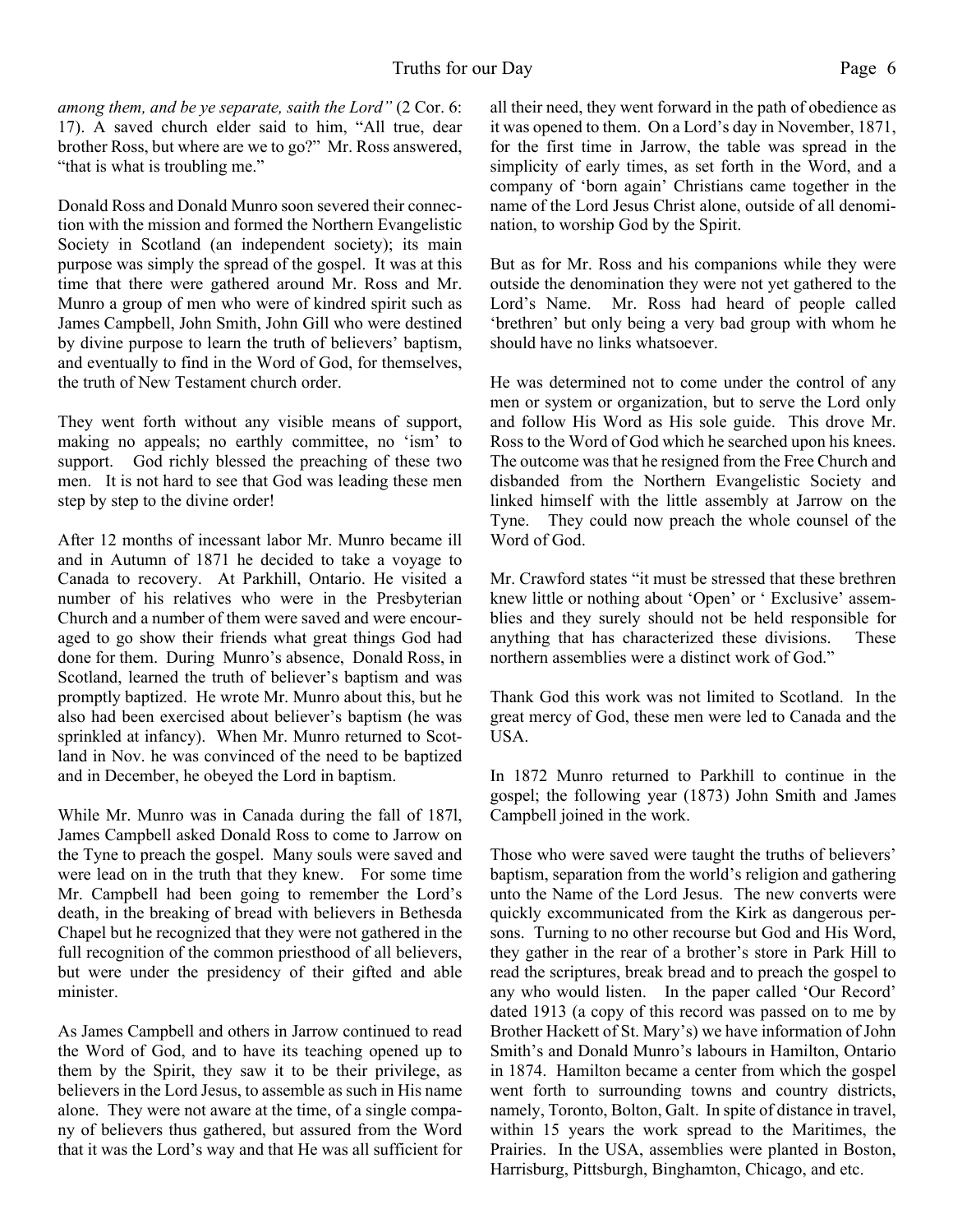Mr. Paul said, "They did not gather on the ground of the one body, but on the simple basis, 'what saith the Scriptures' and to which they would be obedient. Assemblies literally multiplied and grew for the next 35 years."

There was no division; peace and unity characterized them. All spoke the same thing because theories were of no account to them while '**thus saith the Lord' settled everything.**

They were guided simply and only by the Word of God. Mr. Monro said, "There is not a church or a chapel in Christendom whose door is wide enough to let in a whole Bible or a denomination on earth that will endure the whole of God's Truth."

But the Devil would not leave this work alone. Teachers from the other lines attempted to lure assemblies in Ontario to gather on the ground of the one Body or 'life not light' as others phrase it, but brethren refused this unscriptural proposition.

But, in Britain there were ears ready to listen to their proposals. As a consequence leading men in Britain and Scotland completely reversed their stand, repudiated their former teaching and came out openly in favour of J.N.D.'s theory respecting gathering on the ground of the one body. (to be concluded)

#### **Paul, the Evangelist** Robert Surgenor

**A decay begins in the closet; no heart thrives without much secret converse with God; and nothing will make amends for the want of it.**

"*And He gave some, apostles; and some, prophets; and some, evangelists; and some,*

*pastors and teachers; For the perfecting of the saints …"* (Ephesians 4:11-12).

The word *"evangelist"* is an interesting word in itself. You will notice that the middle of the word spells out another word that we are all acquainted with – ev**ANGEL**ist. The word *"angel"* is also translated, *"messenger,"* so that the word evangelist conveys the thought of a bearer of good tidings. That is primarily the work of an evangelist, to bear the good tidings of the gospel to the lost and perishing.

The question arises, in what way is this divine activity to be carried out? Has God left us up to our own imagination or devising to accomplish this tremendous and most solemn task? Certainly not! For the work of propagating the gospel, there is a divine plan laid down very plainly in the Holy Scriptures.

Most people who take up any important activity seek out a mentor, one who sets a pattern and lives the example that the

novice seeks to follow. We see this in many professions in the world, but we also see it in the Word of God. Joshua had Moses to look up to. Elisha followed Elijah, and even asked for a double portion of his Spirit upon the older prophet's home call. Coming to the New Testament, Peter had Mark following him, and Paul took an interest in a young man of like mind named Timothy. Paul set the pattern for Timothy to follow, and as far as I can see, for the work of an evangelist, there could be no greater man to follow than Paul.

How gracious of the Holy Spirit to consider the evangelists of our day by recording for them the principles and activities of this great man Paul. What a mentor! The "theological seminary" for today is the book of the Acts, where the movements and words of Paul have been divinely recorded for our instruction and profit. So, in this little pamphlet let us consider Paul and the scriptural way of spreading the gospel of God.

#### **The Preparing of an Evangelist**

The first thing to consider is *TIME.* Paul was apprehended on the road to Damascus and saved, but the beginning of his evangelistic activities for God certainly did not commence the very same day. There was a necessary preparation period in the life of Paul, prior to launching out with the gospel. It is a vital thing to notice this. After his conversion we read, *"Then was Saul certain days with the disciples which were at Damascus"* (Acts 9:19). He then went to

Arabia (Gal. 1:17) and spent some time there, and then returned to Damascus. He did not go to Jerusalem until three years after his conversion (Gal. 1:18). At Jerusalem he spake boldly in the name of the Lord Jesus (Acts 9:29). Then, being brought by the brethren to

Caesarea, they sent him forth to Tarsus.

Approximately twelve years later, Barnabas, seeing a need for deeper teaching, went over the mountains to Tarsus to seek Saul. Finally, after much difficulty, he found him and brought him to Antioch. For a whole year they assembled themselves with the church and taught much people (Acts 11:25-26). Thus we have Paul, perhaps saved twelve years before being called upon to teach in Antioch and fourteen years in Christ before launching out into missionary work for God. God does not call novices to the work of evangelizing.

#### **The Calling of an Evangelist**

What I want to stress is this. It is godly men that have matured in the things of God over a period of time, and in that time have proved themselves competent men, that God calls to preach the gospel. *Not every Christian is suited for this work.* According to Ephesians 4:11, preaching the gospel is a gift from God. The Spirit divides the various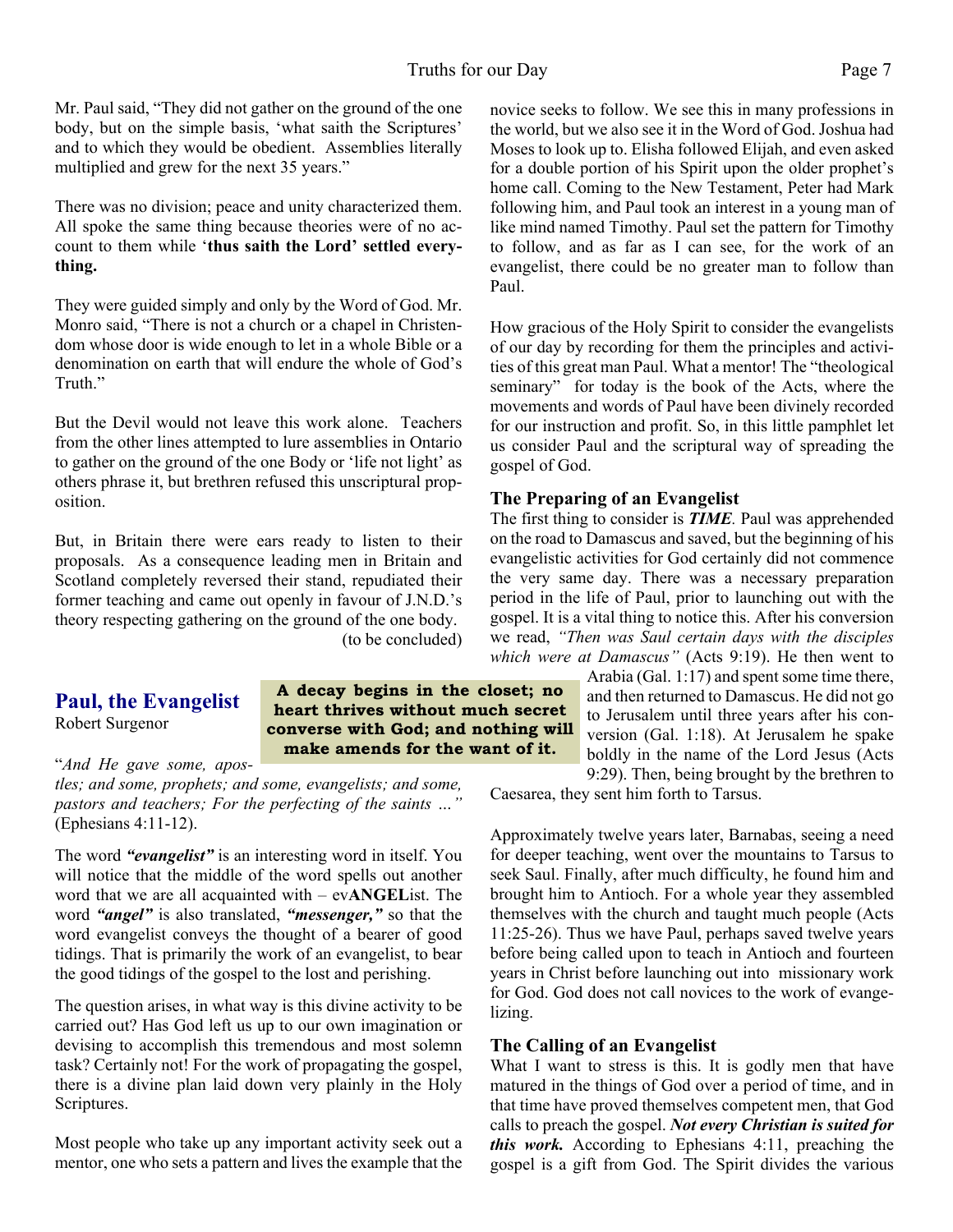gifts severally as He will (1 Cor. 12:11).

Paul recognized in Timothy the gift of an evangelist. So what took place? Paul inquired of the brethren about the spiritual status of this young man, and he was well reported of by the brethren. Not until Paul was satisfied that Timothy had the full endorsement of his brethren would he venture to take Timothy with him (Acts 16:2). Consequently, the assembly released Timothy from his home-assembly responsibilities, to go with Paul into the great harvest field.

No assembly ever sends a man into the Lord's work of evangelism. To prove that statement turn to Acts 13:1-4 and notice the facts. The assembly held a prayer and fasting meeting. Do you ever hear of such meetings today? What assemblies spend a whole day fasting in order to pray fervently to obtain the mind of God? Antioch did, and as they were praying, the Spirit (probably through a prophet) spake saying, "*Separate me [now] Barnabas and Saul for the work whereunto I have called them."* After fasting and praying the brethren laid their hands upon them (a sign of identification and approval) and **sent** (*"let loose, set free"*) them away. Now notice this. *"They, being sent forth by the Holy Ghost, departed ..."* The assembly relieved them of their responsibilities, but the Spirit was the one that called them and sent them forth.

#### **The Method of Spreading the Gospel**

The Antioch Assembly was quite unusual. It was not only the first Gentile assembly on earth, but it also had the uniqueness of being formed apart from the effort of any apostle or full-time evangelist. The wording is interesting. Saints who had been persecuted fled north to Antioch, and upon arriving there *"spake unto the Grecians, [also] preaching the Lord Jesus ..."* (Acts 11:20). The word *"spake,"* means *"to talk,"* while the word *"preaching,"* means *"to publicly declare."* In other words, these saints spoke personally to all they came in contact with about Christ, and others who were gifted, preached in the open air about Christ. This resulted in conversions and consequently the planting of an assembly of Christians.

It is personal contacts that are vital for the spread of the gospel. When gospel meetings come to an assembly why are so few, if any, strangers present? The reason is, that the saints do not have their *"feet shod with the preparation of the gospel of peace"* (Eph. 6:15). Notice, it is not *"feet shod with the gospel,"* but rather *"feet shod with the preparation of the gospel."* That simply means that long before gospel meetings come, saints should be preparing for those meetings by being conversant with sinners, becoming friends to them, and doing them favors, so that when the gospel does come, they will be successful in persuading sinners to attend because of the good that they have done to them in days gone by.

Then we have open-air preaching in Antioch. Not every brother was suited for that work, but those who were, would preach scripturally and fervently. Why is it today that we see so little open-air preaching? It is allowed. True, some local governments require a permit, but when did you last hear of Christians seeking a permit to preach on the street of a community? Is the reproach too great, or have we lost a fervent love for souls? (to be continued)

**Good desires always lead to prayer and effort. If therefore our desires end in desiring, they are not good; they are only the desires of the slothful man which end in want and confusion.**

# **"In the Mount of the Lord it shall be seen"**

(Genesis 22:14) A. R. Crocker, Galt, Canada (WIS Apr 1935)

The question arises in one's mind, "What shall be seen?" Chapter 22 reveals to us, in type, the sacrifice of Christ for sin. Chapter 23 reveals the removal of Sarah, a picture of Israel being laid aside. Then in Chapter 24 we see a bride being found for Isaac, typical of God sending the Holy Spirit to find a bride for Christ; and what Rebekah did when she saw Isaac, we will do when we see our Divine Master and Lord; namely, she was overcome, as the word "lighted" is *naphal*, meaning "to fall or faint"; in the first book of Samuel, the twenty-fifth chapter and the twenty-third verse, we read of Abigail lighting off the ass to meet David, or in other words, she stepped down off the ass; the word for "lighted" here is *yarad*, meaning to step down. It is one thing to come or step down; it is another thing to be overcome.

In Gen. 22, we see Abraham severely tested. In the words of verse 2, "*Take now thy son, thine only son Isaac, whom thou lovest, and get thee into the land of Moriah; and offer him there for a burnt offering upon one of the mountains that I will tell thee of."* There was no hesitating; he rose up early in the morning and started from Beersheba to Moriah, a two-day journey. What must have been his thoughts with that on his mind, and that secret locked up in his breast. The place was reached, the altar was built, the wood laid in order; Isaac was bound and laid on the altar, the knife was bared, and raised, but the angel of the Lord stayed its descent. Abraham received this wonderful commendation: "*Now I know that thou fearest God, seeing thou hast not withheld thy son, thine only son from Me."* And Abraham lifted up his eyes and looked, and behold behind him a ram caught in a thicket by his horns: and Abraham went and took the ram, and offered him up in the stead of his son.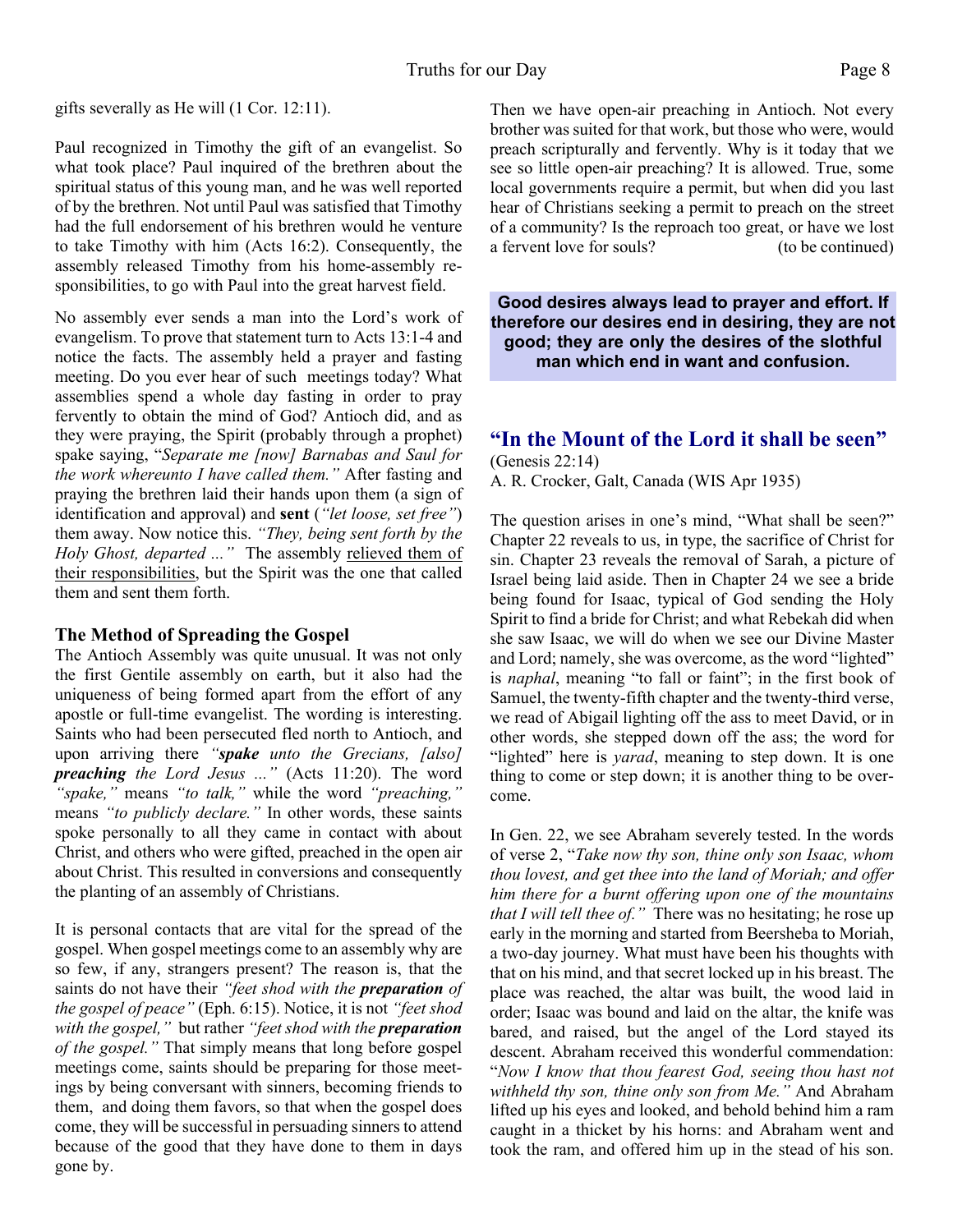And Abraham called the name of that place Jehovah-jireh: as it is said unto this day, "*In the mount of the Lord it shall be seen."*

God delights to test faith, but He not only tests His people to see how well they can stand it, but also to prove how well He can sustain them in it. **The storms of life are not to break us but to make us.** God gives His people hills to climb and sometimes mountains, but we cannot have altitude without them. We may bend every energy running on a dead level, but we will never rise. Then what does it take to make us rise? Hills and mountains, or difficulties and trials; these are the things that usually have the tendency to discourage us and force us backward, but we can rise because of them and in spite of them. If we desire altitude and vision then we must have hills. God's ways are not our ways, and He has said: "*I will make all my mountains a way."* Oftentimes we are enveloped by the fogs and mists of earth — unbelief — and it takes a hill or mountain of difficulty to make us rise above them. Not that the mist or fog rises, but we rise by using the difficulty aright. It is the problem of the book of Habakkuk. In chapter one, the prophet is confronted with a very serious problem. The law is slacked; there are those that raise up strife and contention; the wicked doth encompass the righteous, etc. In chapter three the prophet raises a lofty note of praise: "*Although the fig tree shall not blossom, neither shall fruit be in the vines; the labor of the olive shall fail, and the fields shall yield no meat; the flock shall be cut off from the fold, and there shall be no herd in the stalls: Yet I will rejoice in the Lord, I will joy in the God of my salvation. The Lord God is my strength, and He will make my feet like hinds' feet, and He will make me to walk upon mine high places."* He has gotten above mere circumstances now, though they were very trying. But the question might be raised, How did the change of outlook come? In chapter two we find the secret: "*I will stand upon my watch, and set me upon the tower, and will watch to see what He will say unto me, and what I shall answer when I am reproved."* In other words, he rose above the circumstance and got his eye on God again. The blue of the heavens is always greater than the clouds.

So Abraham got the vision, "*A ram caught in a thicket by his horns."* Note the three things: the **Ram**, the **Thicket**, the **Horns**. God had already said He would provide Himself a Lamb. But it was a Ram that Abraham offered up on the mount. Let us look at these three things. First, the ram. Why a ram? The Hebrew word for ram is *ayil*, and is translated *lintel* once; *post* 21 times; *ram* 153 times. The word ram then suggests *strength* or the *Strong One*. Turn to Psalm 114 and note how the Spirit of God takes up the word ram; verse 4: "*The mountains skipped like rams, the little hills like lambs."* Also verse 6, the same description: the great mountains are likened to the ram and the little hills to the lambs. How very suggestive! What a beautiful picture of our Lord Jesus Christ, the Strong One. Yet we read of Him: *"He was crucified through weakness."* He was taunted, maligned, mocked, jeered, spit upon; yet so submissive. The scribes and the elders said unto Him; *"He saved others, Himself He cannot save."* How true. But there is a vast difference between incapacity and inability. To use a simple illustration: there is a wreck at sea, the lifeboats have been lowered. On the wreck there are two men, one is a palsied man; the other is a strong, athletic giant of a man. Neither of them get into the boat; the former because he cannot; he is unable to help himself: the latter will not get into the lifeboat because of inability. He is too noble and strong, and so he will not. He tenderly lifts the palsied man and lowers him into the boat.

So our Lord Jesus Christ had all power, yet He hung on the Cross as if He had none. Twelve legions girded with angelic sword were at His back—the scorned and buffeted. He healed another's scratch, yet His own side bled. His feet and hands were pierced. The wonders left undone are scarce less wonderful than those He wrought. Oh, selfdenying love which felt alone for needs of others—never for its own. The Lord Jesus was comparatively a young Man when He died. He was in the full bloom and vigor of manhood, the Strong One, having power to lay His life down and power to take it again. The Roman soldier marveled that He was dead already, for usually it was a lingering form of death, He was the Ram—the Strong One. How beautifully Romans 12:1 exhorts us to yield ourselves to God, a living sacrifice, holy, acceptable unto God.

The ram occupies a large place in the Word of God. It had a very prominent place in the trespass-offering. Then, too, it was the blood of the ram that was placed upon the right ear of the priest and upon the thumb of his right hand, and upon the great toe of his right foot (Lev. 8:23-24). It is called the Ram of Consecration. Then, too, it had a place on the Tabernacle in the wilderness, for one of the coverings was rams' skins dyed red. It has been said: Our justification is effected by the death of Christ for us. Our sanctification is effected by the death of Christ in us. Michelangelo, one of the world's greatest sculptors, when chiseling away at a block of marble one day, turned to a bystander and said: "Sir, while the marble is waiting the image is growing."

**The Thicket:** In the fifth chapter of Isaiah you read of the parable of Jehovah's vineyard. God drove out the nations and planted Israel in that good land. A vineyard. The choicest Vine was planted, a tower was built in the midst of it, also a wine-press. He looked for sweet grapes, and it brought forth wild grapes. Compare Hosea 9:10. In short, Israel had become a Thicket. Now read Matthew 21:33. *"There was a certain householder, which planted a vine-*